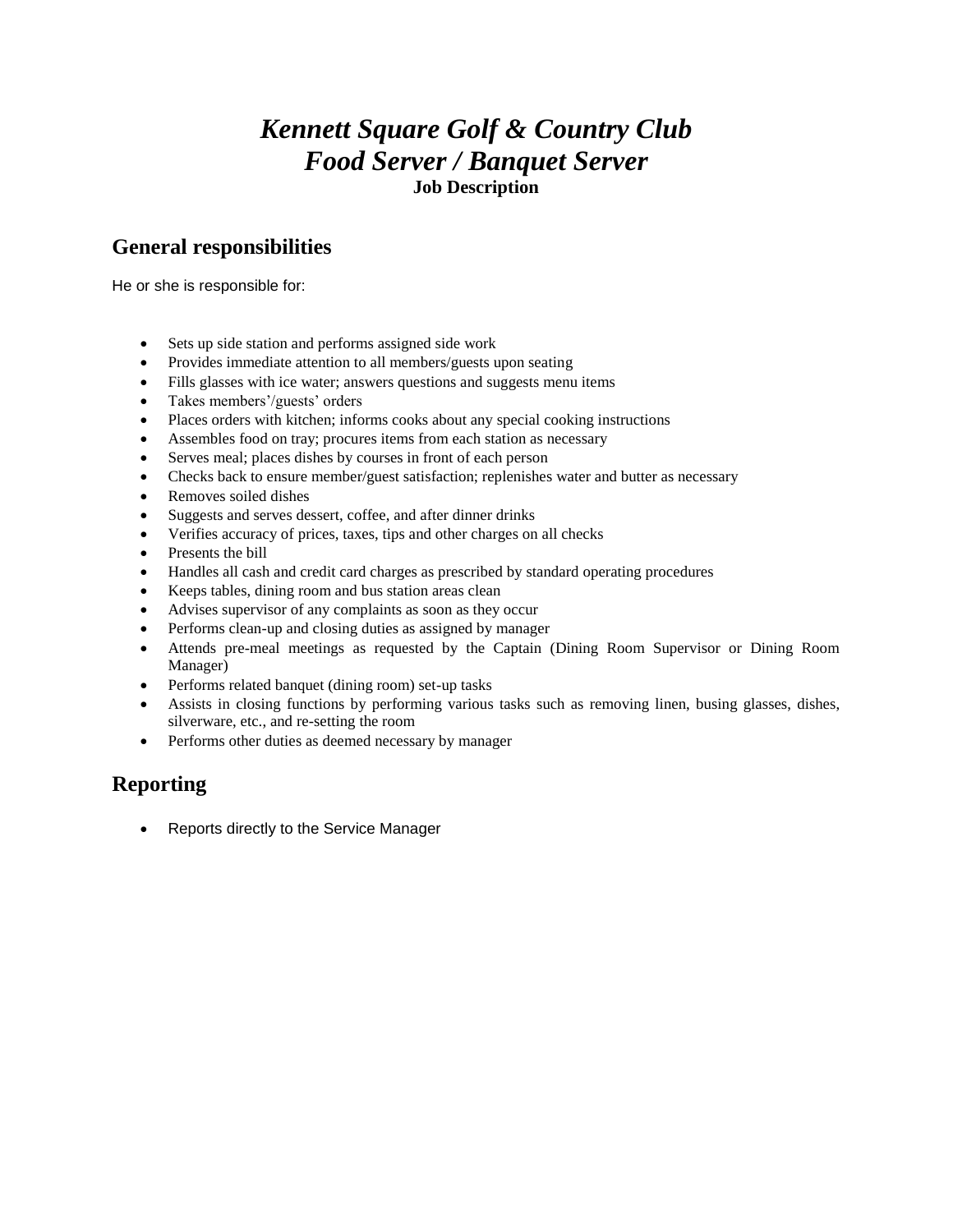## *Kennett Square Golf & Country Club Bartender* **Job Description**

#### **General responsibilities**

He or she is responsible for:

- Inspects the bar prior to opening to ensure that adequate supplies are available
- Requests additional supplies as necessary
- Establishes and carries out set-up procedures
- Prepares garnishes, mixes and pre-mixed drinks
- Greets members and guests
- Mixes, prepares and serves drinks according to the recipes approved by Management
- Collects checks/payment for drinks served
- Reports complaints to a manager as soon as they occur
- Maintains and cleans bar area and equipment
- Implements and maintains par levels for liquors, beers, wines and sundries to ensure par stock is maintained at all times
- Cleans and locks-up according to prescribed procedures
- Attends staff meetings as required
- Assures that effective beverage/alcohol orientation and training for new staff and professional development activities for experienced staff are planned and implemented.
- Assures that all standard operating procedures for revenue and cost control are in place and utilized.
- Assists in developing wine lists and bottle/glass wine sales promotion programs.
- Assists in developing on-going professional training programs for bar production/service personnel.
- Assists in developing nightly drink specials and pairings for special theme menus
- Organize soda and beverages in all areas including bag-in-box system and storage
- Performs other duties as deemed necessary by manager

#### **Reporting**

Reports directly to the Dining Room & Service Managers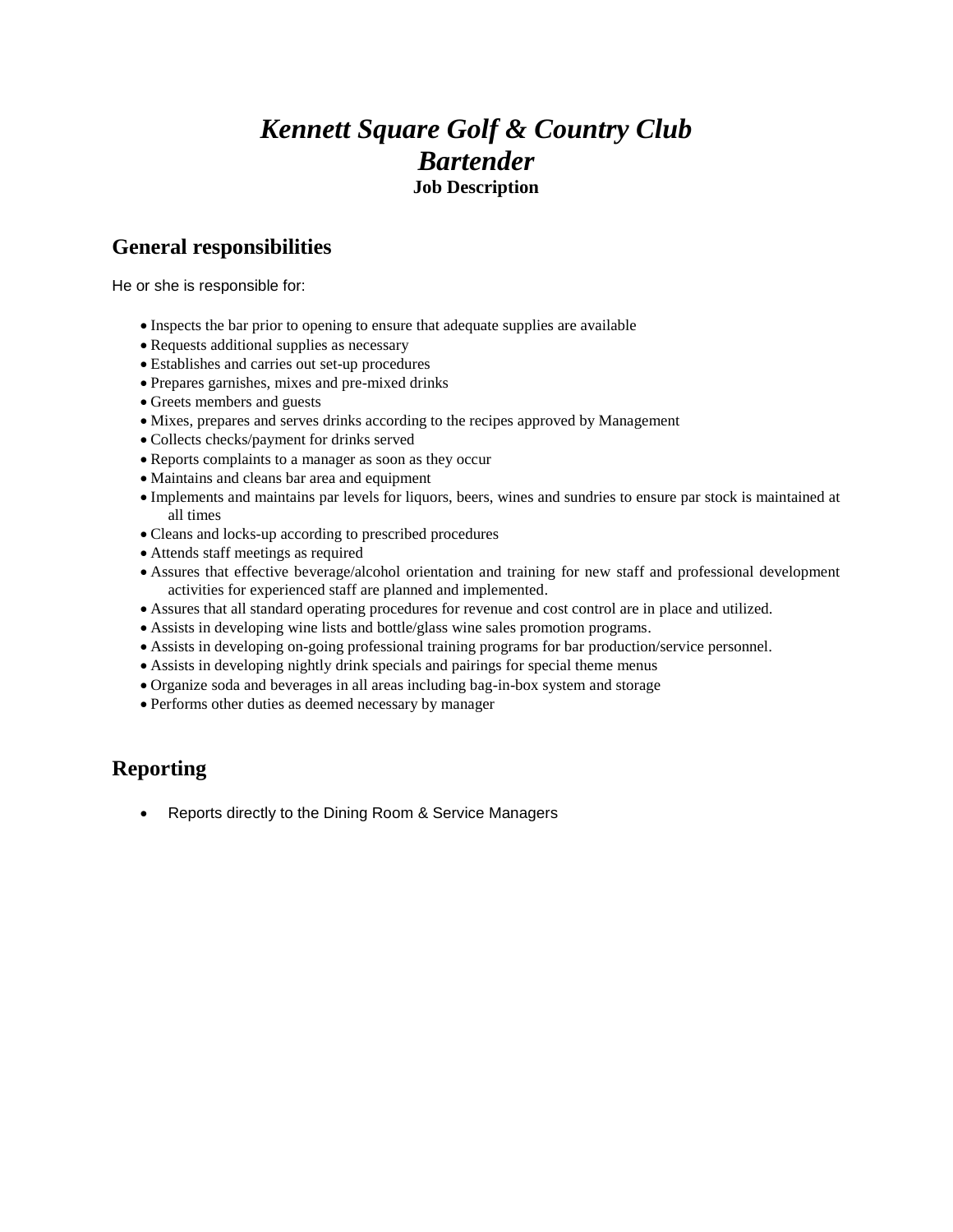## *Kennett Square Golf & Country Club Snack Bar Attendant* **Job Description**

#### **General responsibilities**

He or she is responsible for:

- Provides food and beverage service of the best quality in accordance with the menu
- Maintains cleanliness of production and service equipment, storeroom, and service areas
- Ensures that required revenue control procedures are consistently used
- Requisitions supplies from club's kitchen and storeroom, and ensures proper transfer and storage
- Provides adequate display of garnishes and condiments on "self-serve" basis
- Inspects facility to ensure sanitation and safety
- Record daily sales to members accounts through use of cash register and POS system.
- Provide service to members throughout pool area when not busy
- Performs other duties as deemed necessary by manager

#### **Reporting**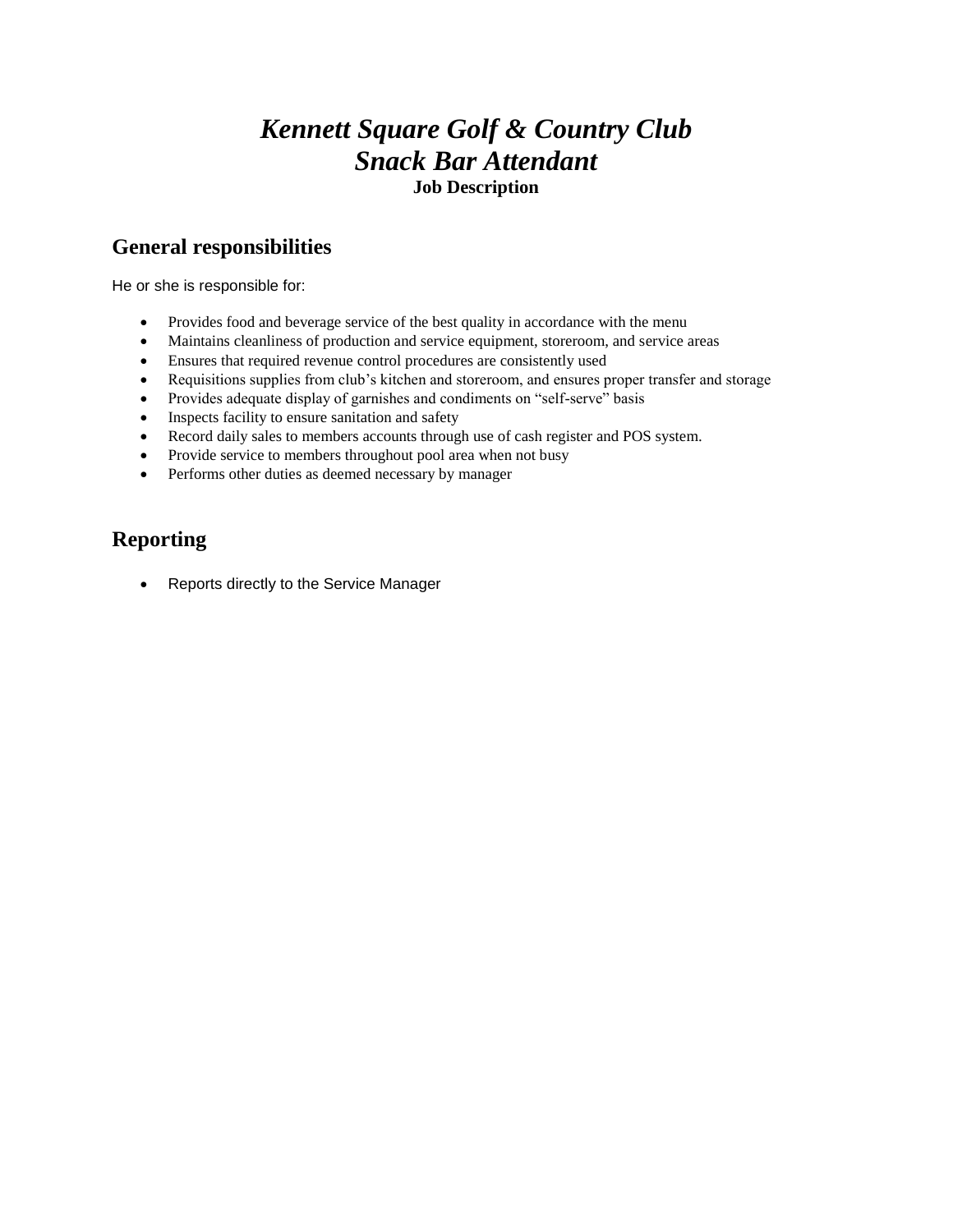# *Kennett Square Golf & Country Club Lifeguard* **Job Description**

### **General responsibilities**

He or she is responsible for:

- Vacuums pool bottom; empties automatic skimmer; skims bugs and other debris from surface to prepare pool for daily use
- Supervises and observes swimmers at all times to ensure their safety
- Administers to minor injuries such as small cuts and bruises of swimmers
- Maintains amenities in and cleanliness of changing rooms, bathrooms and showers
- Sweeps and maintains tennis courts daily
- Fill water coolers for tennis courts daily (wash and rinse coolers at the end of each day)
- Maintains chemical log and daily pool log
- Maintains guest and member log
- Assists in organizing clinics and private swimming lessons for members as directed by the Service Manager
- Enforces rules of conduct
- Checks first aid supplies and reports needed items
- Organizes and monitors pool games at all times; suggests pool side games
- Places rescue tube and ring buoy on the lifeguard chair in the morning and at the end of the day returns these and all swimming aids and pool toys to the lifeguard locker
- Moves lawn furniture on days that maintenance staff needs to cut the grass
- Stores all furniture cushions in storage area at the end of each day
- Straightens the pool area at the end of the day
- Maintains all necessary records determined by the Service Manager
- Attends all meetings as directed by the Service Manager
- Performs other duties as deemed necessary by manager

### **Reporting**